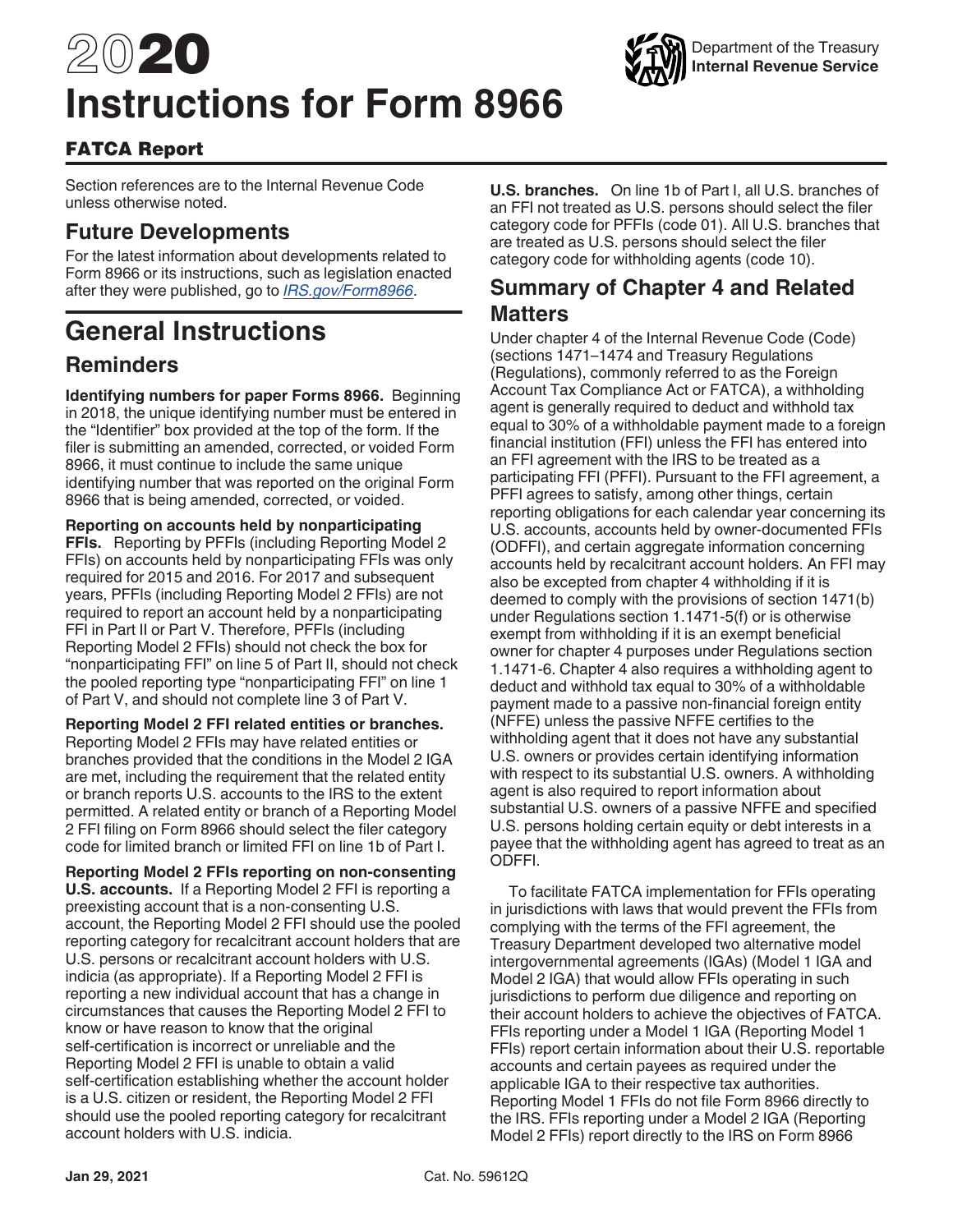certain information about their U.S. accounts and certain aggregate information concerning account holders who do not waive legal restrictions for the FFI to report this information (non-consenting U.S. accounts). Trustee-Documented Trusts subject to a Model 2 IGA are reported by the trustee of the Trustee-Documented Trust.

## **Purpose of Form**

Form 8966 is required to be filed by filers listed under "Who Must File," later, to report information with respect to certain U.S. accounts, substantial U.S. owners of passive NFFEs, specified U.S. persons that own certain debt or equity interests in ODFFIs, and certain other accounts as applicable based on the filer's chapter 4 status. Unless otherwise indicated, Reporting Model 2 FFIs should submit Form 8966 to report on its accounts consistent with instructions for PFFIs.

**Note.** A separate Form 8966 must be filed for each substantial U.S. owner of a passive NFFE and each specified U.S. person owning certain equity or debt interests in an ODFFI, and for each group of accounts of an FFI for which pooled reporting is permitted as described in Part V.

## **Who Must File**

Except as otherwise provided in these instructions, you are required to file Form 8966 if you are one of the following persons.

• **PFFI.** A PFFI must file Form 8966 to report information with respect to U.S. accounts, accounts held by ODFFIs, and accounts held by recalcitrant account holders (based on the pools described in Part V).

• **U.S. branch of an FFI not treated as a U.S. person.**  A U.S. branch of an FFI that is not treated as a U.S. person is subject to the same Form 8966 reporting requirements as a PFFI. See Regulations section 1.1471-4(d)(2)(iii)(C).

• **RDCFFI.** An RDCFFI must file Form 8966 to report a U.S. account for which it has reporting obligations as a condition of its applicable RDCFFI status. See Regulations section  $1.1471-5(f)(1)(i)$  or an applicable Model 2 IGA.

• **Related entity or branch described in an applicable Model 2 IGA.** A related entity or branch described in an applicable Model 2 IGA must file Form 8966 to report a U.S account to the extent permitted under the relevant laws pertaining to the branch or FFI.

• **Reporting Model 2 FFI.** A Reporting Model 2 FFI must file Form 8966 to report information with respect to U.S. accounts, accounts held by ODFFIs, and non-consenting U.S. accounts (based on the pools described in the instructions for Reporting Model 2 FFIs in Part V).

• **Qualified Intermediary (QI), Withholding Foreign Partnership (WP), or Withholding Foreign Trust (WT).**  A QI, WP, or WT must file Form 8966 to report on its accounts, partners, beneficiaries, or owners, as applicable and as provided in its QI, WP, or WT agreement.

• **Direct Reporting NFFE.** A Direct Reporting NFFE must file Form 8966 to report its substantial U.S. owners or report that it has none. See Regulations section 1.1472-1(c)(3).

• **Sponsoring Entity.** A Sponsoring Entity must file Form 8966 to report an account of an FFI or a substantial U.S. owner of a passive NFFE that it has agreed to treat as a Sponsored FFI or a Sponsored Direct Reporting NFFE. See Regulations section 1.1471-4(d)(2)(ii)(C) regarding the reporting required of a Sponsoring Entity acting on behalf of a Sponsored FFI. See Regulations section 1.1472-1(c)(5) regarding the reporting required of a Sponsoring Entity acting on behalf of a Sponsored Direct Reporting NFFE.



*Sponsored FFIs and Sponsored Direct Reporting NFFEs do not need to file Form 8966 if a Sponsoring Entity is reporting on its behalf.*

• **Trustee-Documented Trust.** A trustee of a Trustee-Documented Trust reports on Form 8966 all information required to be reported under an applicable IGA as if it were a Reporting Model 2 FFI with respect to each U.S. account maintained by the Trustee-Documented Trust.

## **Special Rules for Certain Form 8966 Filers**

• **Withholding agents.** A withholding agent that is not an FFI and that makes a withholdable payment to a passive NFFE with a substantial U.S. owner (either directly or indirectly through a flow-through entity that is also a passive NFFE) if the first-mentioned NFFE is the beneficial owner of the payment, or a withholding agent that is a designated withholding agent and that makes a withholdable payment to an ODFFI with a specified U.S. person owning certain equity or debt interests in the ODFFI must report such substantial U.S. owners or specified U.S. persons on Form 8966.

A U.S. payor (other than a U.S. branch) that is a PFFI (including a Reporting Model 2 FFI) or RDCFFI is not required to file Form 8966 to report an account if it reports payments to the account holder on Form 1099 to the extent specified in Regulations section 1.1471-4(d)(2)(iii) (A). With respect to an account held by a passive NFFE with a substantial U.S. owner or an account held by an FFI that the PFFI (including a Reporting Model 2 FFI) has agreed to treat as an ODFFI, the PFFI (including a Reporting Model 2 FFI) or RDCFFI that elects reporting on Form 1099 must still file Form 8966 to report such accounts.



*A withholding agent that is a U.S. payor reporting payments to U.S. non-exempt recipients must*  **Proportance** *report these payments on the appropriate Form 1099 to the extent required under chapter 61. You do not need to file Form 8966 to report these payments.*



*An FFI other than a PFFI, Reporting Model 2 FFI, or RDCFFI that is not required to file Form 8966*  or RDCFFI that is not required to file Form 8966 *chapter 61.*



*Form 8966 is not used to report any tax withheld under chapter 4 to the IRS. A withholding agent may, in addition to Form 8966, also have to file Form 1042, Annual Withholding Tax Return for U.S. Source Income of Foreign Persons, and Form 1042-S, Foreign Person's U.S. Source Income Subject to Withholding, to report any tax withheld under chapter 4.*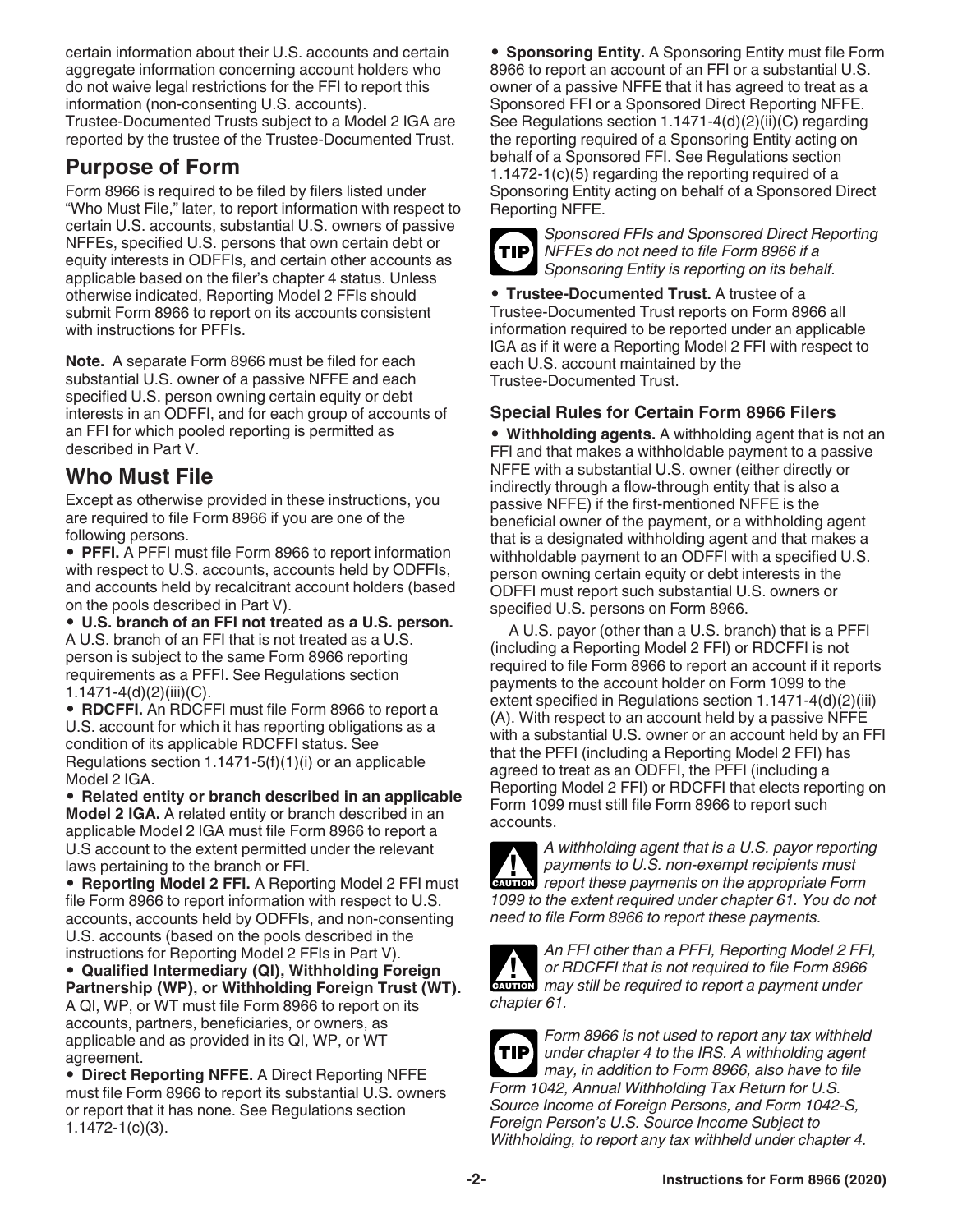*For further information, see Forms 1042, 1042-S, and their instructions.*

• **PFFI (including a Reporting Model 2 FFI) or RDCFFI electing chapter 61 reporting.** A PFFI (including a Reporting Model 2 FFI) or RDCFFI that elects to perform chapter 61 reporting to satisfy its chapter 4 reporting requirements for certain accounts is not required to report on Form 8966 with respect to such an account that is held by a specified U.S. person. Instead, the PFFI (including a Reporting Model 2 FFI) or RDCFFI shall report such account on Form 1099. See Regulations section 1.1471-4(d)(5). With respect to an account held by a passive NFFE with a substantial U.S. owner or an account held by an FFI that the PFFI (including a Reporting Model 2 FFI) or RDCFFI has agreed to treat as an ODFFI, the PFFI (including a Reporting Model 2 FFI) or RDCFFI that elects reporting under chapter 61 must still file Form 8966 to report such accounts.

• **U.S. branch that is treated as a U.S. person.** A U.S. branch that is treated as a U.S. person must file Form 8966 in the same manner as a withholding agent (see earlier). See Regulations sections 1.1471-1(b)(135) and 1.1441-1(b)(2)(iv).

• **Territory Financial Institution that is treated as a U.S. person.** A Territory Financial Institution that is a flow-through entity or that acts as an intermediary with respect to a withholdable payment and that agrees to be treated as a U.S. person must file Form 8966 in the same manner as a withholding agent (see earlier). See Regulations sections 1.1471-1(b)(131) and 1.1471-2(a)(2) (iv).

#### **Combined Reporting Following a Merger or Bulk Acquisition of Accounts**

If a PFFI (including a Reporting Model 2 FFI) (successor) acquires accounts of another PFFI (including a Reporting Model 2 FFI) (predecessor) in a merger or bulk acquisition of accounts, the successor may assume the predecessor's obligations to report the acquired accounts on Form 8966 for the calendar year in which the merger or acquisition occurs, provided the requirements in Regulations section  $1.1471 - 4T(d)(2)(ii)(G)(1)$  through  $(4)$ are satisfied.

## **When, How, and Where To File**

**When to file.** Form 8966 is required to be filed for the 2020 calendar year on or before March 31, 2021. A Reporting Model 2 FFI must file Form 8966 on the same filing dates that apply to a PFFI, unless a different reporting date is specified in an applicable Model 2 IGA.

**Extension of time to file.** An automatic 90-day extension of time to file Form 8966 may be requested. To request an automatic 90-day extension of time to file Forms 8966, file Form 8809-I. See the Instructions for Form 8809-I for where to file that form. You should request an extension as soon as you are aware that an extension is necessary, but no later than the due date for filing Forms 8966. No extension of time to file is permitted for Forms 8966 filed by a Reporting Model 2 FFI to report a non-consenting U.S. account. A Reporting Model 2 FFI should refer to the applicable Model 2 IGA for the due dates for those filings.

Under certain hardship conditions, the IRS may grant an additional 90-day extension to file Form 8966. See Regulations section 1.1471-4(d)(3)(vii). To request an additional 90-day extension of time to file Form 8966, file a second Form 8809-I before the end of the initial extended due date. See the Instructions for Form 8809-I for more information on the requirements for requesting an additional extension for filing Form 8966.

Each branch requesting an automatic or additional extension must file a separate Form 8809-I.

**Electronic filing requirement.** An entity that is a financial institution is required to file Form 8966 electronically, irrespective of the number of Forms 8966 filed. All other entities that file 250 or more Forms 8966 for the calendar year are required to electronically file Forms 8966. To request a waiver from the required filing of Forms 8966 electronically, submit Form 8508-I. Waiver requests should be filed at least 45 days before the due date of the returns. See the instructions for Form 8508-I for where to file and additional information.

**How to file electronically.** Those filing electronically should refer to Pub. 5124 for instructions on how to populate the fields for the electronic Form 8966. These instructions can generally be used to supplement Pub. 5124. Information on how to submit the Form 8966 electronically to the IRS is provided in Pub. 5190 and Pub. 5188.

If you are required to file electronically but fail to do so, and you do not have an approved waiver on record, penalties under sections 6721 through 6724 may apply.

**Where to file paper Form 8966.** If you have received a waiver of the Form 8966 electronic filing requirement from the IRS or are not otherwise required to file Form 8966 electronically, you may send all paper Forms 8966, along with Form 8966-C, Cover Sheet for Form 8966 Paper Submissions, to the following address.

Internal Revenue Service FATCA, Stop 6052 AUSC 3651 South IH 35 Austin, Texas 78741

**More information and updates to Form 8966.** For information about FATCA, including updates to Form 8966 and its instructions, as well as answers to Frequently Asked Questions, go to *[IRS.gov/FATCA](https://www.irs.gov/fatca)*.

## **Definitions**

For detailed information about definitions that apply for purposes of FATCA generally, see Regulations section 1.1471-1(b). A Reporting Model 1 FFI or Reporting Model 2 FFI should also refer to definitions that may apply under an applicable IGA or apply pursuant to any applicable domestic law pertaining to its FATCA obligations. Solely for purposes of filing this Form 8966, the following definitions are provided to help guide filers through the process.

**Account/financial account.** An account or financial account means a financial account described in Regulations section 1.1471-5(b).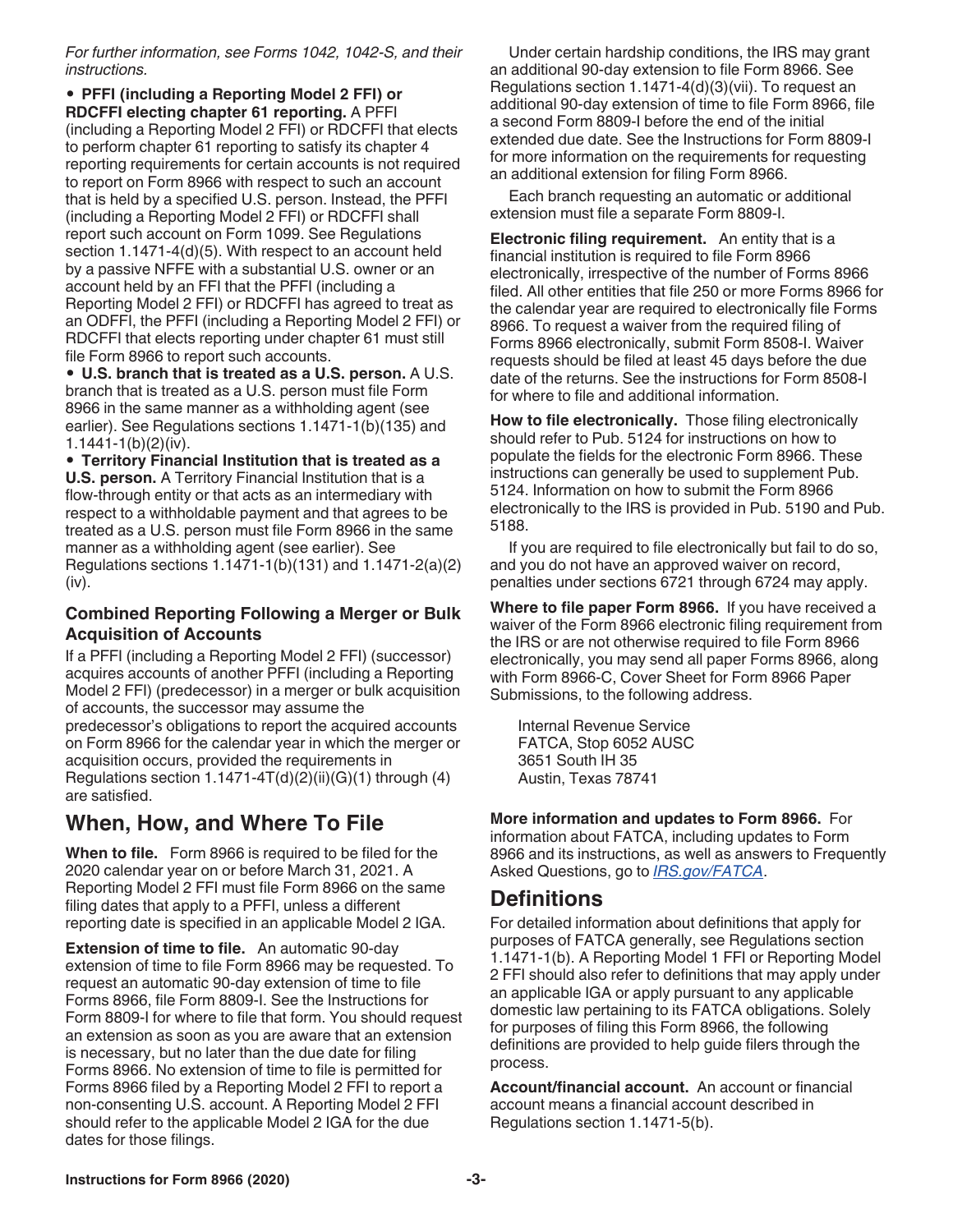**Account holder.** An account holder is the person who holds a financial account, as determined under Regulations section 1.1471-5(a)(3).

**Account maintained by a PFFI or Reporting Model 2 FFI.** An account maintained by a PFFI or Reporting Model 2 FFI means an account that a PFFI or Reporting Model 2 FFI is treated as maintaining under Regulations section 1.1471-5(b)(5).

**Branch.** A branch means a unit, business, or office of a financial institution that is treated as a branch under the regulatory regime of a country or that is otherwise regulated under the laws of a country as separate from other offices, units, or branches of the financial institution, and includes a disregarded entity of a financial institution. A branch includes units, businesses, and offices of a financial institution located in the country (or jurisdiction) in which the financial institution is a resident as well as units, businesses, and offices of a financial institution located in the country in which the financial institution is created or organized. All units, businesses, or offices of a PFFI located in a single country (or jurisdiction), including all disregarded entities located in such single country (or jurisdiction), must be treated as a single branch.

**Branch that maintains an account.** A branch, including a disregarded entity, maintains an account if the rights and obligations of the account holder and the FFI with regard to such account (including any assets held in the account) are governed by the laws of the country of the branch or disregarded entity.

**Direct Reporting NFFE.** A Direct Reporting NFFE is an NFFE that has elected to report its substantial U.S. owners to the IRS pursuant to Regulations section 1.1472-1(c)(3).

**Deemed-compliant FFI.** A deemed-compliant FFI means an FFI that is treated, pursuant to section 1471(b) (2) and Regulations section 1.1471-5(f), as meeting the requirements of section 1471(b).

**Excepted NFFEs.** Excepted NFFEs include NFFEs that are QIs, WPs, and WTs, certain publicly traded corporations (including certain affiliates of such corporations), certain territory entities, active NFFEs, excepted nonfinancial entities, Direct Reporting NFFEs, and Sponsored Direct Reporting NFFEs as described in Regulations section 1.1472-1(c)(1).

**Exempt beneficial owner.** An exempt beneficial owner is any person described in Regulations section 1.1471-6(b) through (g) and includes any person treated as an exempt beneficial owner under an applicable Model 1 IGA or Model 2 IGA.

**Financial institution (FI).** An FI is any institution that is a depository institution, custodial institution, investment entity, insurance company (or holding company of an insurance company) that issues cash value insurance or annuity contracts, or a holding company or treasury center that is part of an expanded affiliated group of certain FFIs, and includes a financial institution as defined under an applicable Model 1 IGA or Model 2 IGA. See Regulations section 1.1471-5(e)(1).

**Foreign financial institution (FFI).** Except as otherwise provided for certain foreign branches of a U.S. financial institution or Territory Financial Institution, an FFI means a financial institution that is a foreign entity. The term foreign financial institution also includes a foreign branch of a U.S. financial institution with a QI Agreement in effect.

**Foreign reportable amount.** The term "foreign reportable amount" means the aggregate amount of foreign source payments described in Regulations section 1.1471-4(d)(4)(iv).

**Global intermediary identification number (GIIN).** A GIIN is a number assigned to a PFFI, Reporting Model 1 FFI, Reporting Model 2 FFI, RDCFFI, and certain other registering entities (for example, a Direct Reporting NFFE). A separate GIIN will be issued to the FFI to identify, among other things, each jurisdiction where the FFI maintains a branch not treated as a limited branch. A Direct Reporting NFFE will be issued only one GIIN, irrespective of where it maintains branches.

**Model 1 IGA.** A Model 1 IGA means an agreement between the United States or the Treasury Department and a foreign government or one or more foreign agencies to implement FATCA through reporting by financial institutions to such foreign government or agency thereof, followed by automatic exchange of the reported information with the IRS. For a list of jurisdictions treated as having an IGA in effect, see *[Treasury.gov/Resource-](http://www.treasury.gov/resource-center/tax-policy/treaties/Pages/FATCA-Archive.aspx)[Center/Tax-Policy/Treaties/Pages/FATCA-Archive.aspx](http://www.treasury.gov/resource-center/tax-policy/treaties/Pages/FATCA-Archive.aspx)*.

**Model 2 IGA.** A Model 2 IGA means an agreement or arrangement between the United States or the Treasury Department and a foreign government or one or more foreign agencies to implement FATCA through reporting by financial institutions directly to the IRS in accordance with the requirements of the FFI agreement, as modified by an applicable Model 2 IGA, supplemented by the exchange of information between such foreign government or agency thereof and the IRS. For a list of jurisdictions treated as having an IGA in effect, see *[Treasury.gov/Resource-Center/Tax-Policy/Treaties/](http://www.treasury.gov/resource-center/tax-policy/treaties/Pages/FATCA-Archive.aspx) [Pages/FATCA-Archive.aspx](http://www.treasury.gov/resource-center/tax-policy/treaties/Pages/FATCA-Archive.aspx)*.

**Non-consenting U.S. account.** For purposes of a Reporting Model 2 FFI, a non-consenting U.S. account shall have the meaning that it has under an applicable Model 2 IGA.

**Non-financial foreign entity (NFFE).** A non-financial foreign entity (NFFE) is a foreign entity that is not a financial institution. An NFFE includes a territory NFFE as defined in Regulations section 1.1471-1(b)(132) and a foreign entity treated as an NFFE pursuant to a Model 1 IGA or Model 2 IGA.

**Nonparticipating FFI.** A nonparticipating FFI is an FFI other than a PFFI, a deemed-compliant FFI, or an exempt beneficial owner.

**Nonreporting FI.** A nonreporting FI means an entity that is resident in or established in a jurisdiction that has in effect a Model 1 IGA or Model 2 IGA and that is treated as a nonreporting FI in Annex II of the applicable Model 1 IGA or Model 2 IGA or that is otherwise treated as a deemed-compliant FFI or an exempt beneficial owner under Regulations sections 1.1471-5 or 1.1471-6.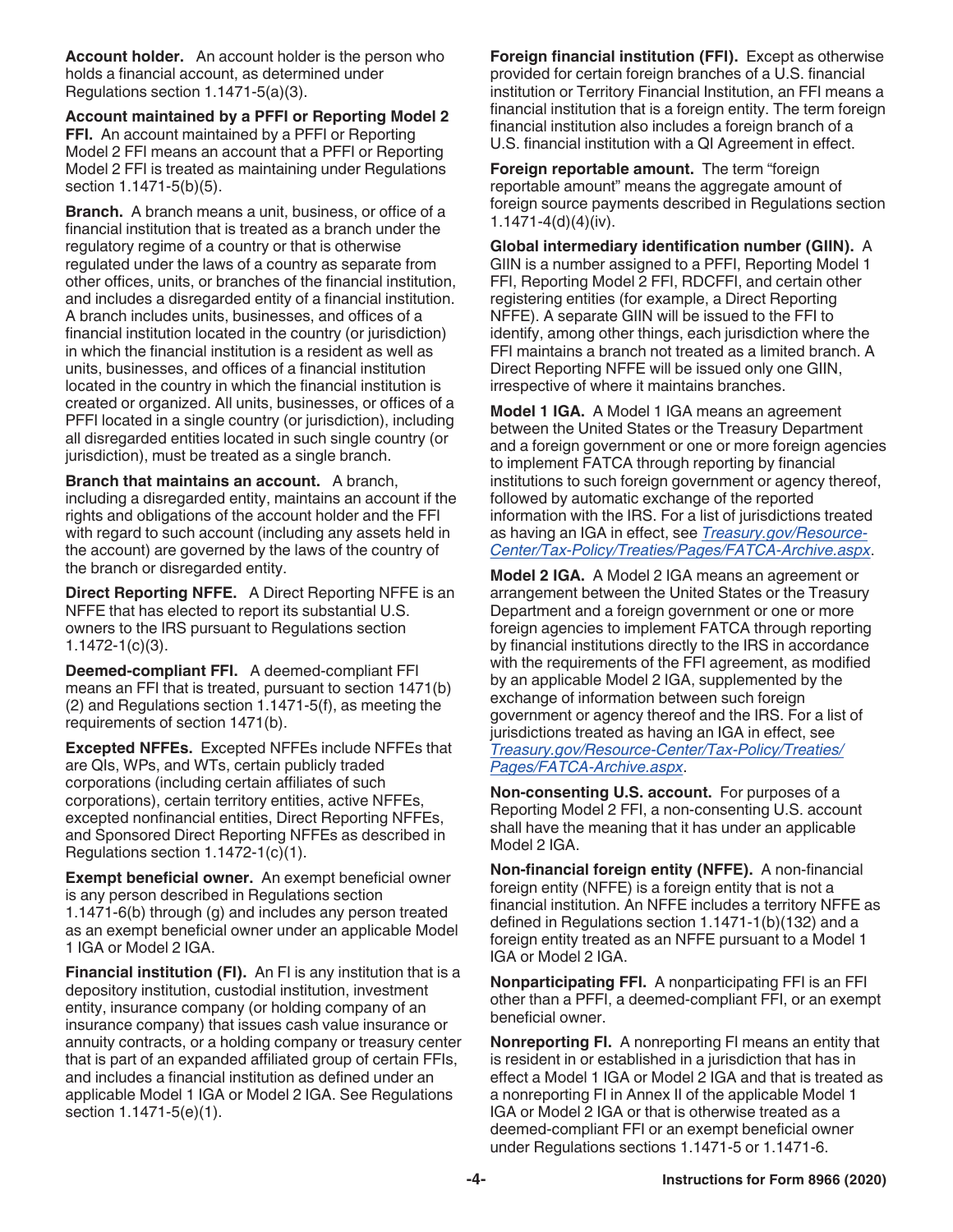**Owner-documented FFI (ODFFI).** An ODFFI is an FFI described in Regulations section 1.1471-5(f)(3).

**Participating FFI (PFFI).** A PFFI is an FFI that has agreed to comply with the requirements of an FFI agreement with respect to all branches of the FFI, other than a branch that is a reporting Model 1 FFI or a U.S. branch. The term PFFI also includes an FFI or branch of an FFI described in a Model 2 IGA that has agreed to comply with the requirements of an FFI agreement with respect to a branch, and a QI branch of a U.S. financial institution, unless such branch is a reporting Model 1 FFI.

**Passive NFFE.** A passive NFFE is an NFFE that is not an excepted NFFE. With respect to a Reporting Model 2 FFI filing this Form 8966 to report its accounts and payees, a passive NFFE is an NFFE that is not an active NFFE (as defined in the applicable Model 2 IGA).

**Pooled reporting.** For purposes of this form, a PFFI is permitted to report recalcitrant account holders (or, with respect to a Reporting Model 2 FFI, non-consenting U.S. accounts) on an aggregate basis in a reporting pool rather than report specific account holder information. With respect to recalcitrant account holders, a reporting pool consists of account holders that fall within a particular type described in Regulations section 1.1471-4(d)(6). With respect to non-consenting U.S. accounts, see *Accounts and Withholdable Payments Required To Be Reported—Accounts for which pooled reporting is permitted*, later.

**Qualified Intermediary (QI), Withholding Foreign Partnership (WP), Withholding Foreign Trust (WT).** A QI is a foreign entity (or foreign branch of a U.S. financial institution) that has in effect a QI agreement with the IRS. A WP is a foreign partnership that has in effect a withholding foreign partnership agreement with the IRS. A WT is a foreign trust that has in effect a withholding foreign trust agreement with the IRS.

**Recalcitrant account holder.** A recalcitrant account holder is an account holder (other than an account holder that is an FFI) of a PFFI or registered deemed-compliant FFI that has failed to provide the FFI maintaining its account with the information required under Regulations section 1.1471-5(g).

**Registered deemed-compliant FFI (RDCFFI).** A registered deemed-compliant FFI is an FFI described in Regulations section 1.1471-5(f)(1), and includes a Reporting Model 1 FFI, a QI branch of a U.S. financial institution that is a Reporting Model 1 FFI, and a nonreporting FI treated as a registered deemed-compliant FFI under a Model 2 IGA.

**Related entity or branch of a Reporting Model 2 FFI.**  A related entity or branch of a Reporting Model 2 FFI is an entity or branch treated as a nonparticipating FFI under Article 3(5) of the Model 2 IGA (or any analogous provision in an applicable Model 2 IGA).

**Reporting Model 1 FFI.** A Reporting Model 1 FFI is an FI, including a foreign branch of a U.S. financial institution, treated as a reporting financial institution under a Model 1 IGA.

**Reporting Model 2 FFI.** A Reporting Model 2 FFI is an FI or branch of an FI treated as a reporting financial institution under a Model 2 IGA.

**Specified U.S. person.** A specified U.S. person is any U.S. person described in Regulations section 1.1473-1(c).

**Sponsored Direct Reporting NFFE.** A Sponsored Direct Reporting NFFE is a Direct Reporting NFFE that has a Sponsoring Entity perform due diligence and reporting requirements on behalf of the Sponsored Direct Reporting NFFE as described in Regulations section 1.1472-1(c)(5).

**Sponsored FFI.** A Sponsored FFI is an FFI that is an investment entity, a controlled foreign corporation, or a closely held investment vehicle that has a Sponsoring Entity that performs certain due diligence, withholding, and reporting obligations on behalf of the Sponsored FFI.

**Sponsoring Entity.** A Sponsoring Entity is an entity that has registered with the IRS to perform the due diligence, withholding, and reporting obligations of one or more Sponsored FFIs or Sponsored Direct Reporting NFFEs.

**Substantial U.S. owner.** A substantial U.S. owner is a specified U.S. person described in Regulations section 1.1473-1(b). For purposes of filing this form, a Reporting Model 2 FFI reporting an account held by a passive NFFE should substitute the term "controlling person that is a specified U.S. person" for "substantial U.S. owner" and refer to the applicable Model 2 IGA for the definition of controlling person. A territory NFFE that is not an excepted NFFE determines its substantial U.S. owners by applying the 10% threshold in Regulations section 1.1473-1(b)(1).

**Territory Financial Institution.** A Territory Financial Institution is a financial institution that is incorporated or organized under the laws of any U.S. territory, excluding a territory entity that is a financial institution only because it is an investment entity.

**Territory Financial Institution treated as a U.S. person.** A Territory Financial Institution treated as a U.S. person means a Territory Financial Institution treated as a U.S. person under Regulations section 1.1471-3(a)(3)(iv).

**Trustee-Documented Trust.** A Trustee-Documented Trust is a trust described as such in a Model 1 IGA or Model 2 IGA.

**U.S. account.** A U.S. account is any account held by one or more specified U.S. persons. A U.S. account also includes any account held by a passive NFFE that has one or more substantial U.S. owners, or in the case of a Reporting Model 2 FFI, any account held by a passive NFFE that has one or more controlling persons that are specified U.S. persons. See Regulations section 1.1471-5(a) and an applicable Model 2 IGA.

**U.S. branch treated as a U.S. person.** A U.S. branch treated as a U.S. person is a U.S. branch that is treated as a U.S. person under Regulations section 1.1441-1(b)(2)  $(iv)(A)$ .

**Withholding agent.** With respect to a withholdable payment, a withholding agent is a person described in Regulations section 1.1473-1(d).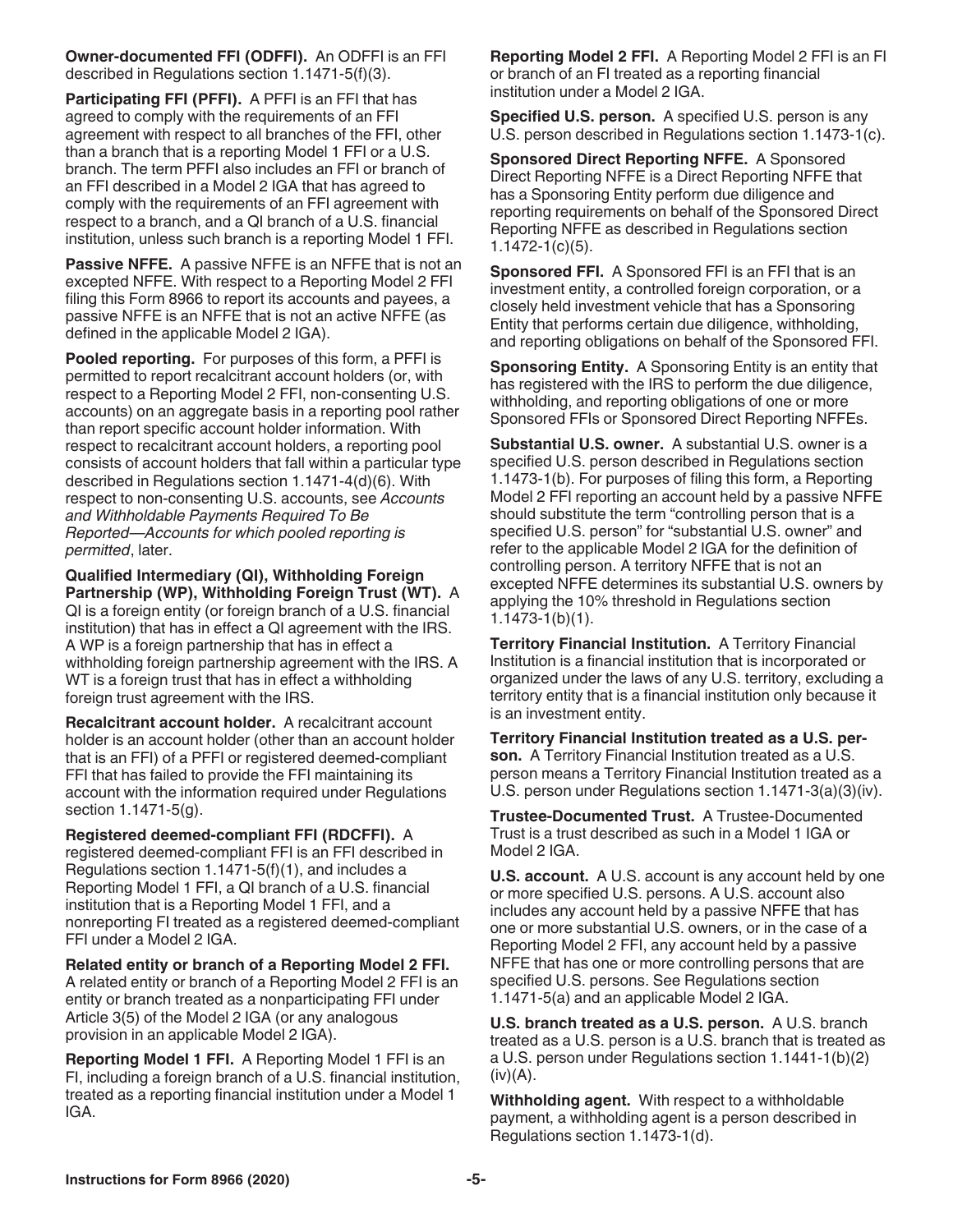**Withholdable payment.** A withholdable payment is a payment described in Regulations section 1.1473-1(a).

## **Accounts and Withholdable Payments Required To Be Reported**

**Accounts to be reported.** A PFFI, Reporting Model 2 FFI, or RDCFFI required to report as if it is a PFFI must file a separate Form 8966 annually for each account required to be reported, or for each group of accounts for which pooled reporting is permitted, in accordance with the FFI agreement and Regulations section 1.1471-4(d). Such an FFI must report with respect to accounts required to be reported that are maintained at any time during each calendar year. This includes accounts that the FFI is required to treat as U.S. accounts or accounts held by ODFFIs, including accounts that are identified as U.S. accounts following a change in circumstances during such year or due to the expiration during such year of the time period provided in the applicable due diligence procedures for documenting the account holder. Such an FFI must also report accounts that are treated as held by recalcitrant account holders at the end of the calendar year. If an account holder rolls over the amounts in one account into another account (of the same or different type) with the same FFI during the calendar year, do not report the account twice. Form 8966 reporting is required for the following accounts.

• U.S. account maintained by a PFFI, Reporting Model 2 FFI, or RDCFFI required to report as if it is a PFFI, that is held by a specified U.S. person, and for each substantial U.S. owner (or, in the case of a Reporting Model 2 FFI, each controlling person that is a specified U.S. person) of a passive NFFE for which the FFI maintains the account. File a separate Form 8966 for each substantial U.S. owner (or controlling person) of a passive NFFE (as determined under the Regulations or an applicable Model 2 IGA) that is a specified U.S. person.

**Note.** See Regulations section 1.1471-5(b) for details on the types of accounts potentially subject to reporting, including depository accounts, custodial accounts, equity or debt interests in certain types of financial institutions, and certain cash value insurance or annuity contracts. Exceptions are provided, including for individual deposit accounts with a balance or value less than \$50,000 (unless an election is made to forego the exception) and for certain retirement and other accounts. See Regulations sections 1.1471-5(a)(4) and 1.1471-5(b)(2). Also see Regulations section 1.1471-5(a)(3) concerning who is considered the account holder where the listed holders are certain trusts or agents, or when an account is jointly held.

• Account held by an ODFFI as defined in Regulations section 1.1471-5(f)(3). File a separate Form 8966 to report for each specified U.S. person that owns certain equity or debt interests in the ODFFI described in Regulations sections  $1.1471-3(d)(6)(iv)(A)(1)$  and (2) and 1.1471-4(d)(2)(iii)(D) (excluding certain indirect owners described in Regulations section 1.1471-5(f)(3)(ii)(E)). • Account maintained by a Trustee-Documented Trust

that is a nonreporting Model 2 FFI as defined in the applicable Model 2 IGA. The trustee files a Form 8966 to report each U.S. account (within the meaning of the Model 2 IGA) of the Trustee-Documented Trust.

• Account held by a Territory Financial Institution not treated as a U.S. person. File a separate Form 8966 with respect to each specified U.S. person or substantial U.S. owner of a passive NFFE for which the Territory Financial Institution acts as an intermediary or is a flow-through entity and provides the PFFI (including a Reporting Model 2 FFI) with the information and documentation required under Regulations section 1.1471-3(c)(3)(iii)(G). See Regulations section  $1.1471-4(d)(2)(ii)(B)(2)$ .

• Accounts for which pooled reporting is permitted. PFFIs may report accounts held by the following persons on a Form 8966 by pooled reporting type: recalcitrant account holders with U.S. indicia, recalcitrant account holders without U.S. indicia, recalcitrant account holders that are U.S. persons, recalcitrant account holders that are passive NFFEs, and recalcitrant account holders of dormant accounts. See Regulations section 1.1471-4(d) (6). A Reporting Model 2 FFI, under the terms of the Model 2 IGA, is required to report certain aggregate information regarding accounts it is required to treat as non-consenting U.S. accounts on Form 8966. If a Reporting Model 2 FFI is reporting a preexisting account that is a non-consenting U.S. account, the Reporting Model 2 FFI should use the pooled reporting category for recalcitrant account holders that are U.S. persons or recalcitrant account holders with U.S. indicia (if the Reporting Model 2 FFI treats the account as a U.S. account based on U.S. indicia as permitted under Annex I of the Model 2 IGA). If a Reporting Model 2 FFI is reporting a new individual account that has a change in circumstances that causes the Reporting Model 2 FFI to know or have reason to know that the original self-certification is incorrect or unreliable and the Reporting Model 2 FFI is unable to obtain a valid self-certification establishing whether the account holder is a U.S. citizen or resident, the Reporting Model 2 FFI should use the pooled reporting category for recalcitrant account holders with U.S. indicia. (See *Specific Instructions, Part V, Pooled Reporting Type.*)

**Account information to be reported.** The following information is reported on Form 8966. See *Specific Instructions*, later, to determine the information you are required to report based on your filing status.

• **Account held by specified U.S. persons.**  Identification of the account holder (name, address, and U.S. TIN), account number, account balance or value, certain enumerated payments with respect to the account (described in Part IV), and such other information as may be required on Form 8966 or by these instructions. See Regulations section 1.1471-4(d)(3)(ii).

• **Account held by passive NFFE.** With respect to a passive NFFE, on a separate Form 8966 for each substantial U.S. owner, the name and address of the NFFE, the identification of the substantial U.S. owner (name, address, and U.S. TIN), account number, account balance or value, certain enumerated payments with respect to the account (described in Part IV), and such other information as may be required on Form 8966 or by these instructions. See Regulations section 1.1471-4(d) (3)(iii).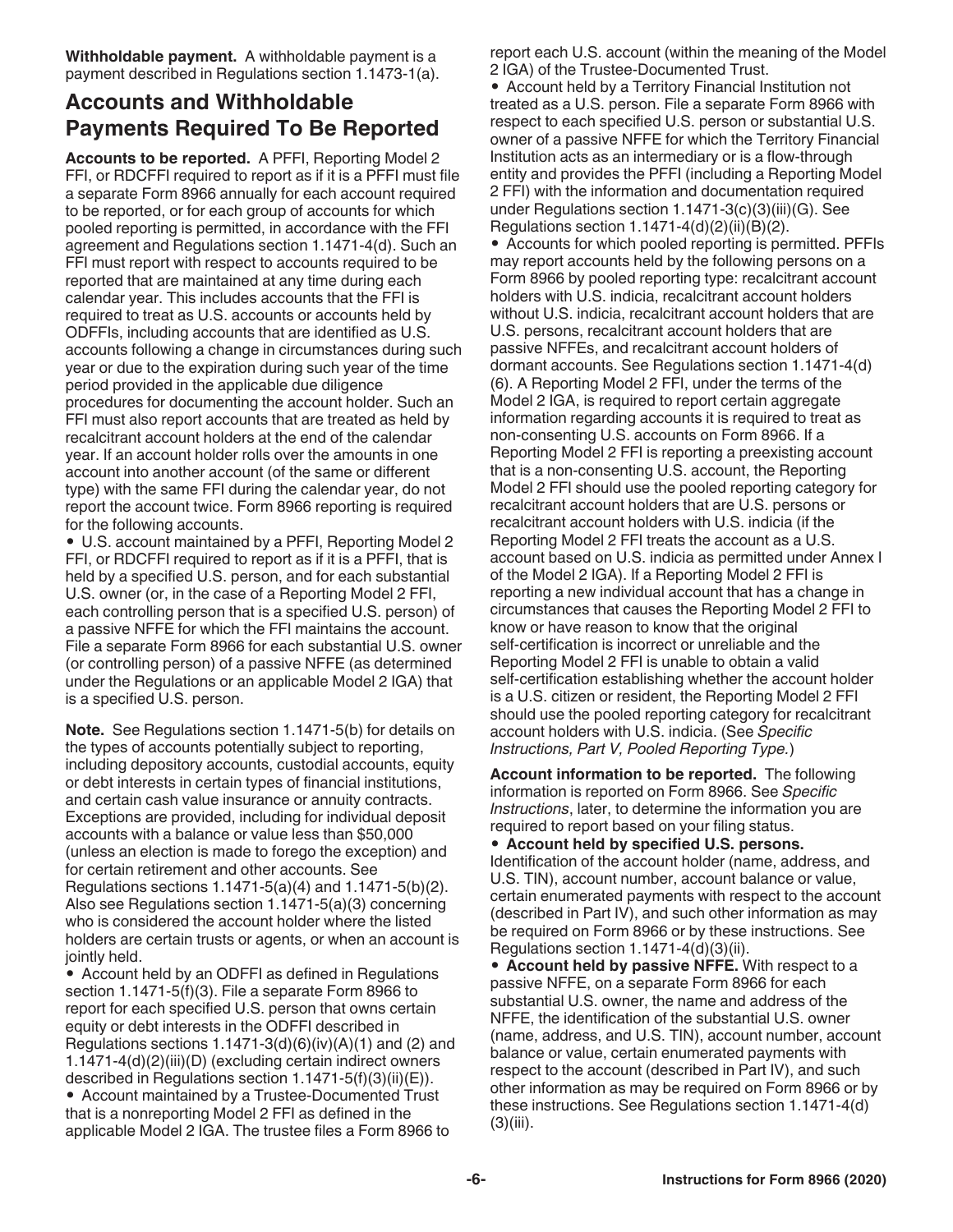• **Account held by ODFFI.** With respect to an account held by an ODFFI, the name and address of the ODFFI and, with respect to each specified U.S. person that owns certain equity or debt interests in the ODFFI described in Regulations section  $1.1471-3(d)(6)(iv)(A)(1)$  and  $(2)$ (excluding certain indirect owners described in Regulations section 1.1471-5(f)(3)(ii)(E)), identification of the specified U.S. person (name, address, and TIN), account number, account balance or value, certain enumerated payments with respect to the account (described in Part IV), and such other information as may be required on Form 8966 or by these instructions. A separate Form 8966 must be filed for each such specified U.S. person. See Regulations sections 1.1471-3(d)(6)(iv)  $(A)(1)$  and  $(2)$ , and  $1.1471-4(d)(3)(iv)(B)$ .

• **Accounts held by recalcitrant account holders.**  Report the number of accounts included in the reporting pool and the aggregate account balance or value for such accounts.

#### **Withholding Agent Reporting**

A withholding agent (other than an FFI reporting accounts maintained by such FFI under the account reporting rules described earlier in *Accounts and Withholdable Payments Required To Be Reported*), files Form 8966 to report the following in connection with a withholdable payment. • **Amounts paid to an ODFFI.** With respect to each ODFFI payee, on a separate Form 8966 for each specified U.S. person that owns certain equity or debt interests in the ODFFI described in Regulations section  $1.1471-3(d)(6)(iv)(A)(1)$  and (2) (excluding certain indirect owners described in Regulations section 1.1471-5(f)(3)(ii) (E)), identification of the ODFFI and specified U.S. person (name, address, and TIN), total of all withholdable payments made to the ODFFI, account balance or value, and such other information as may be required on Form 8966 or by these instructions. A withholding agent is not required to report on Form 8966 on a withholdable

payment made to a PFFI (including a Reporting Model 2 FFI) or a Reporting Model 1 FFI that is allocated to a payee that is an ODFFI on an FFI withholding statement when the PFFI (including a Reporting Model 2 FFI) or Reporting Model 1 FFI includes on the statement the certification described in Regulations section 1.1471-3(c)  $(3)(iii)(B)(2)(v)$ , provided that the withholding agent does not know or have reason to know that the certification is incorrect or unreliable. See Regulations section 1.1474-1(i)(2).

• **Amounts paid to a passive NFFE.** With respect to a passive NFFE payee, on a separate Form 8966 for each specified U.S. person that is a substantial U.S. owner (or, in the case of a Reporting Model 2 FFI, controlling person), identification of the NFFE and each substantial U.S. owner (name, address, and TIN), total of all withholdable payments made to the NFFE, and such other information as may be required on Form 8966 or by these instructions. A withholding agent is not required to report on Form 8966 on a withholdable payment made to a PFFI (including a Reporting Model 2 FFI) or an RDCFFI that is allocated to a payee that is a passive NFFE with one or more substantial U.S. owners on an FFI withholding statement when the PFFI (including a Reporting Model 2 FFI) or RDCFFI includes on the statement the certification described in Regulations section 1.1471-3(c)(3)(iii)(B)(2) (iv), provided the withholding agent does not know or have reason to know that the certification is incorrect or unreliable. See Regulations section 1.1474-1(i)(1).

## **Specific Instructions**

## **Before You Begin**

There are five parts to Form 8966. A filer completes only the relevant parts of the form applicable for that filer, as set forth in the following chart.

| <b>FILER</b>             | <b>SEPARATE FORM 8966 FOR EACH</b>                                                                                                                           | <b>COMPLETE PARTS</b> |
|--------------------------|--------------------------------------------------------------------------------------------------------------------------------------------------------------|-----------------------|
| <b>PFFI</b>              | U.S. account held by a specified U.S. person                                                                                                                 | I, II, and IV         |
|                          | Substantial U.S. owner (or, in the case of a Reporting Model 2 FFI,<br>controlling person) of a passive NFFE (passive NFFE is holder of the U.S.<br>account) | I, II, III, and IV    |
|                          | Specified U.S. person owning certain equity or debt interests in an ODFFI<br>for which you act as a designated withholding agent                             | I, II, III, and IV    |
|                          | Pooled reporting for recalcitrant account holders (or non-consenting U.S.<br>accounts)                                                                       | I and V               |
| <b>WITHHOLDING AGENT</b> | Specified U.S. person owning certain equity or debt interests in an ODFFI<br>to which the withholding agent makes a withholdable payment                     | I, II, III, and IV    |
|                          | Substantial U.S. owner of a passive NFFE to which the withholding agent<br>makes a withholdable payment                                                      | I, II, III, and IV    |
| DIRECT REPORTING NFFE    | Substantial U.S. owner of a direct reporting NFFE                                                                                                            | I, III, and IV        |

## **Form 8966 Completion**

**Special instructions for filers not specifically listed in chart.** For purposes of applying the specific instructions (including this chart), a withholding agent includes a U.S. branch or Territory Financial Institution treated as a U.S. person. A Reporting Model 2 FFI files consistent with the

requirements of a PFFI unless otherwise indicated. A Sponsoring Entity of a Sponsored FFI files under the requirements of a PFFI. A RDCFFI files under the requirements of a PFFI with respect to an account it is required to report as a condition of its deemed-compliant status. A trustee of a Trustee-Documented Trust files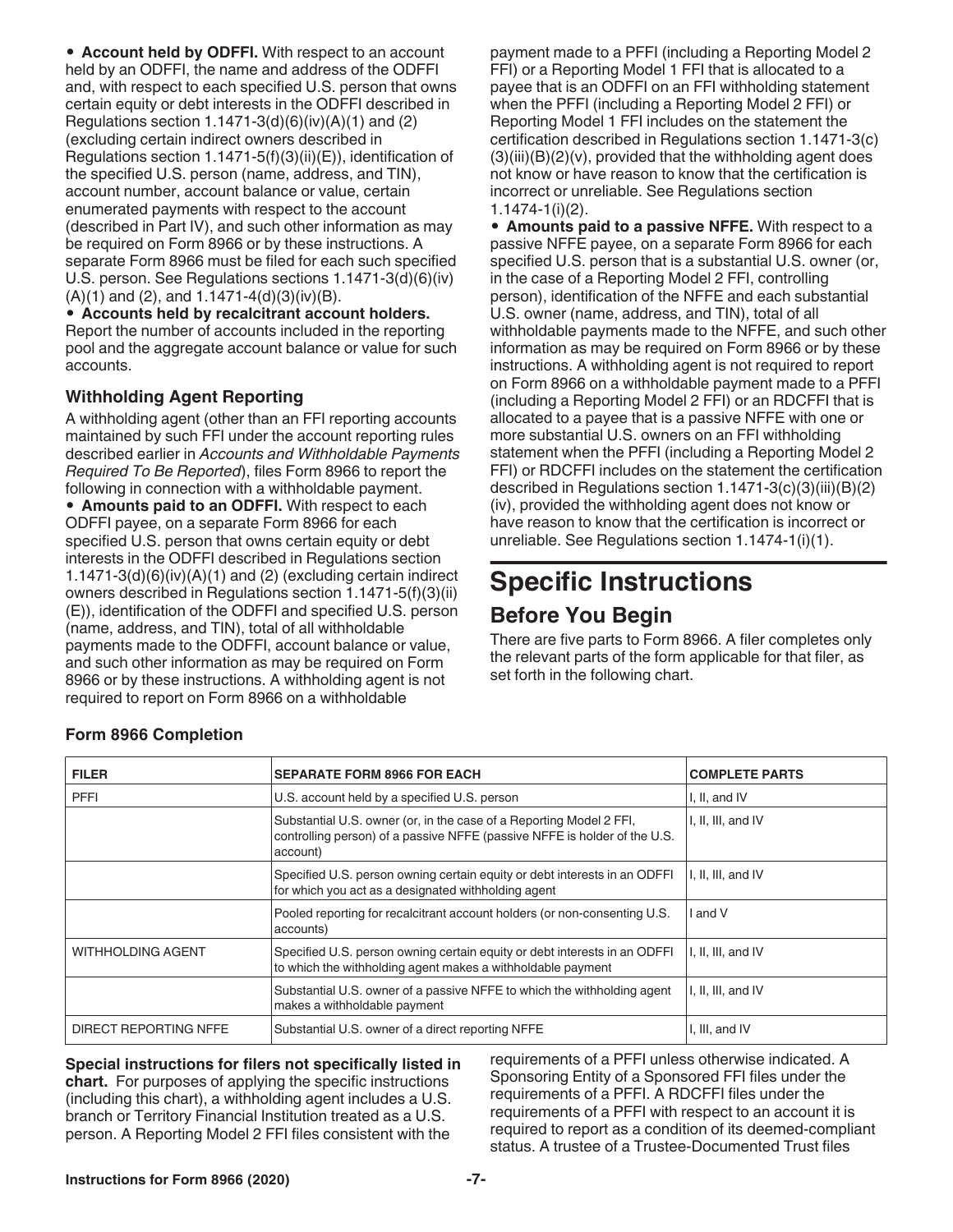under the requirements of a PFFI. A Sponsoring Entity of a Sponsored Direct Reporting NFFE files under the requirements of a Direct Reporting NFFE. A related entity or branch described in an applicable Model 2 IGA, to the extent it is permitted to report, files under the requirements of a PFFI unless otherwise indicated. Entities filing consistent with a PFFI should substitute their chapter 4 status for PFFI where that term is used in the instructions, except as otherwise noted.

**Amount and character of payments.** The amount and character of payments made with respect to an account may be determined under the same principles that the filer uses to report information on resident account holders to its domestic tax authority. Thus, the amount and character of items of income required to be reported need not be determined in accordance with U.S. federal tax principles. If any type of payment is not reported to domestic tax authorities, such amounts may be determined in the same manner as used for reporting to the account holder. Otherwise, reporting must either be in accordance with U.S. federal tax principles, or with any reasonable method consistent with the accounting principles applied by the PFFI. IRS consent is required to change such method, except that a change to rely on U.S. federal income tax principles is automatically permitted. See Regulations section 1.1471-4(d)(4)(iv)(E).

**Currency translation.** Account balance or value, and any reportable payment, may be reported in U.S. dollars or in the currency in which the account or payment is denominated. In the case of an account, or payments denominated in multiple currencies, the filer may elect to report the account balance or value, or payments, in a currency in which the account or payments are denominated and is required to identify the currency, including the applicable currency code, in which the account is reported. See Regulations section 1.1471-4(d) (4)(iv)(B) and (F). If an account balance or payment is reported in U.S. dollars, the filer must calculate the amount in the manner described in Regulations section 1.1471-5(b)(4).

**Rounding off to whole currency amounts.** You may round fractional currency amounts up (or down) to the closest non-fractional (whole) currency amount. If the fractional currency amount is equal to or greater than half the value of the basic currency unit, round up to the next whole currency amount. If the fractional currency amount is less than half the value of the basic currency unit, round down to the next whole currency amount. If you choose to round currency amounts, you must round all currency amounts reported.

The following illustrates the application of this rule to U.S. dollar amounts. To round off amounts to the nearest whole dollar, drop amounts under 50 cents and increase amounts from 50 to 99 cents to the next dollar. For example, \$1.39 becomes \$1 and \$2.50 becomes \$3. If you have to add two or more amounts to figure the amount to enter on a line, include cents (your fractional currency amount) when adding and only round off the total.

**Correcting a previously filed Form 8966: Corrected, Amended, and Voided Reports.** If you are filing Form

8966 to correct or amend a previously filed Form 8966, submit the corrected information on the Form 8966 applicable to the year of the initial reporting as follows.

**Corrected report.** If you are filing Form 8966 to correct information submitted to the IRS in a previously filed Form 8966 *in response to an IRS notification*, complete Form 8966 containing the corrected information as if it were the original Form 8966 for the year in question and check the box "Corrected report." You do not need to include a copy of the originally filed Form 8966 marked "Voided report" with the corrected Form 8966.

*If the Form 8966 that you are correcting was filed electronically with the IRS, then the corrected*  **Properties also be filed electronically with the IRS, then the corrected<br>
<b>EXUTION** Form 8966 must also be filed electronically with *the IRS. If the Form 8966 that you are correcting was filed in paper format with the IRS, then the corrected Form 8966 also must be filed in paper format with the IRS. Failure to follow this rule will result in your corrected Form 8966 not being processed by the IRS.*

**Amended report.** If you are filing Form 8966 to correct a previously filed Form 8966 and you have not been contacted by the IRS, complete Form 8966 containing the corrected information as if it were the original Form 8966 and check the box "Amended report." A copy of the Form 8966 as originally filed with the IRS, updated by checking the "Voided report" box, must be filed with the amended Form 8966.

*If the Form 8966 that you are amending was filed electronically with the IRS, then the amended*  **Properties And accompanying voided Form 8966**<br> **EXECUTION** Form 8966 and accompanying voided Form 8966 *must be filed electronically with the IRS. If the Form 8966 that you are amending was filed in paper format with the IRS, then the amended Form 8966 and accompanying voided Form 8966 must be filed in paper format with the IRS. Failure to follow this rule will result in your amended Form 8966 not being processed by the IRS.*

**Voided report.** If you are filing an amended report, also file a copy of the Form 8966 as originally filed with the IRS, updated by checking the "Voided report" box.

**No accounts to report.** A Direct Reporting NFFE or a Sponsoring Entity reporting on behalf of a Sponsored Direct Reporting NFFE that has no substantial U.S. owners to report during the calendar year should check this box and complete Part I only. This box is optional for filers other than Direct Reporting NFFEs and Sponsoring Entities filing on behalf of a Sponsored Direct Reporting NFFE.

**Identifier.** Filers submitting paper Forms 8966 must assign a unique identifying number to each Form 8966 they file. The identifying number must be numeric (for example, 001) and must be exactly three digits. Enter the three-digit identifying number in the box for "Identifier" at the top of the form.

If you are filing a paper Form 8966 that is an amended, corrected, or voided report, you must include the unique identifying number that you assigned to the original form that is being amended, corrected, or voided. For example, to amend a form that had an identifying number of 002, the amended form should also have the identifying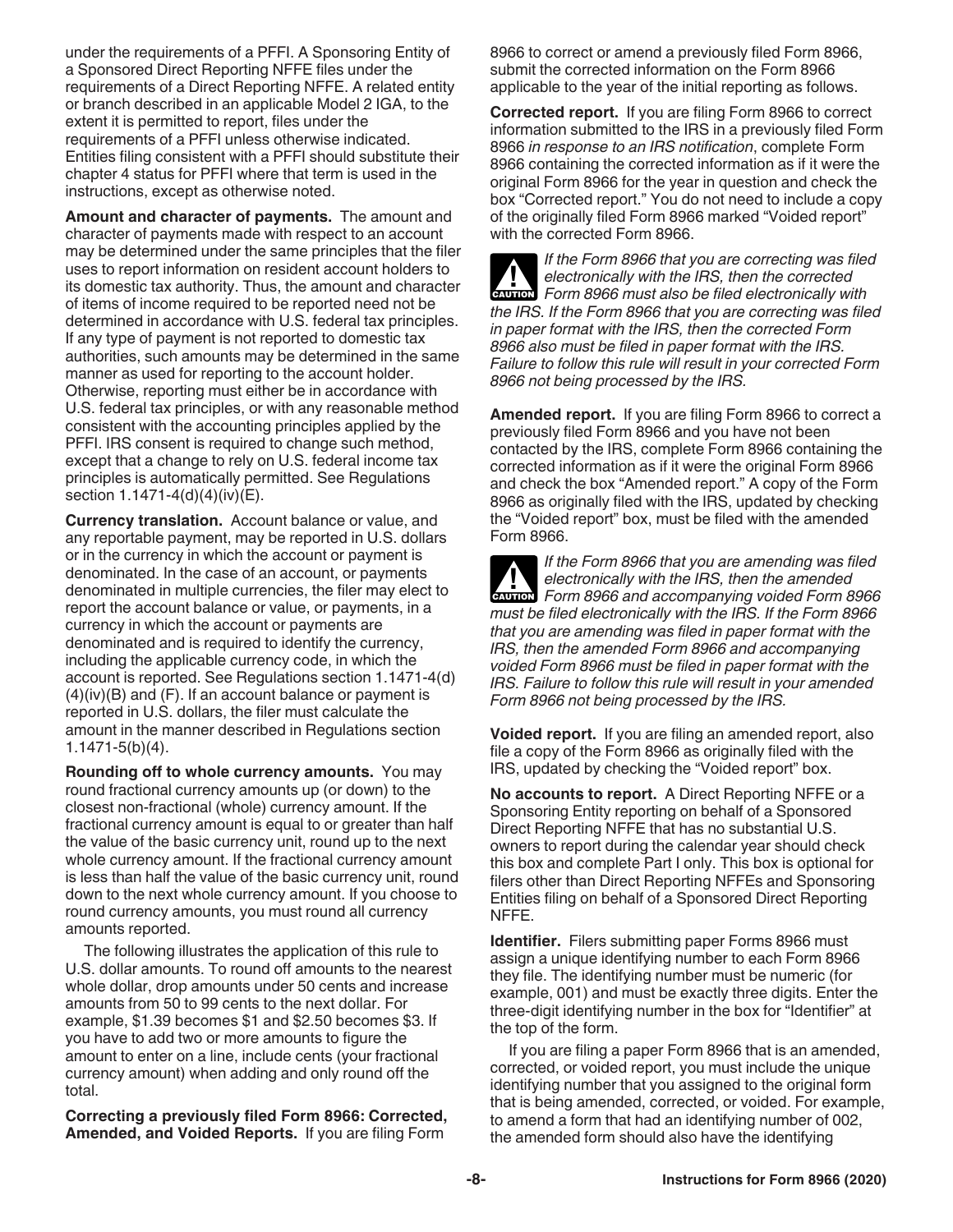number 002. In addition, the identifying number will be used by the IRS to identify the form in any correspondence with the filer.

The identifying number must be unique to each original Form 8966 filed for the current year. The identifying number can be reused on a new original form in a subsequent year.

#### **Part I—Identification of Filer**

Use Part I to provide identifying information about the Form 8966 filer. All filers must complete lines 1a through 3c. Filers provide information on lines 4 through 10 as required by the specific instructions for those lines.

**Line 1a.** Enter the filer's name.



*A Direct Reporting NFFE must identify itself as the filer and provide its identifying information on lines 1a through 3c.*



*A Sponsoring Entity or trustee that has agreed to assume the reporting obligations of a Sponsored FFI, a Sponsored Direct Reporting NFFE, or Trustee-Documented Trust, as applicable, must identify* 

*itself as the Form 8966 filer and must provide its identifying information on lines 1a through 3c. Sponsored FFIs, Sponsored Direct Reporting NFFEs, and Trustee-Documented Trusts are identified on line 6.*

**Line 1b.** Enter one of the filer category codes listed below.



*A related entity or branch should use the code for limited branch or limited FFI (code 03). All U.S. branches of FFIs not treated as U.S. persons should use the code for PFFIs (code 01). All U.S. branches that are treated as U.S. persons should use the code for withholding agents (code 10).*

• PFFI (other than a Reporting Model 2 FFI and including a U.S. branch of a PFFI not treated as a U.S. person)—Enter code 01.

- RDCFFI—Enter code 02.
- Limited Branch or Limited FFI—Enter code 03.
- Reporting Model 2 FFI—Enter code 04.
- QI, WP, or WT—Enter code 05.
- Direct Reporting NFFE—Enter code 06.

• Sponsoring Entity of a Sponsored FFI—Enter code 07.

• Sponsoring Entity of a Sponsored Direct Reporting NFFE—Enter code 08.

• Trustee of a Trustee-Documented Trust—Enter code 09.

• Withholding Agent (including a U.S. branch of a PFFI, Reporting Model 1 FFI, Reporting Model 2 FFI, or RDCFFI treated as a U.S. person and a U.S. branch of a Reporting Model 1 FFI (including any other RDCFFI) or Limited FFI that is not treated as a U.S. person)—Enter code 10.

• Territory Financial Institution treated as a U.S. person—Enter code 11.

**Lines 2 through 3c.** Enter the filer's mailing address, including country and postal code. If the filer is a PFFI, provide the mailing address of the office of the branch that maintains the account reported in Part II. If the filer's post office does not deliver mail to a street address and the

filer has a post office box, enter the filer's post office box number instead of the filer's street address.

**Line 4.** If the filer has been assigned a GIIN by the IRS, enter it on line 4. Use the GIIN of the branch of an FFI that maintains the account (if applicable). If the filer is a Direct Reporting NFFE, enter its GIIN, regardless of whether or not the account is maintained by a branch. A Sponsoring Entity or trustee filing Form 8966 on behalf of a Sponsored FFI, Sponsored Direct Reporting NFFE, or Trustee-Documented Trust, as applicable, should enter the Sponsoring Entity's or trustee's GIIN.



*A Sponsoring Entity should enter its Sponsoring Entity's GIIN, not a separate GIIN (if any) it receives when registering as a PFFI or RDCFFI. A trustee should enter the GIIN it receives when it registers to act as a trustee of a Trustee-Documented Trust, not a separate GIIN (if any) it receives when registering itself as a PFFI or RDCFFI.*

**Line 5.** If the filer has been assigned a U.S. taxpayer identification number (TIN) by the IRS, enter it on line 5. If you entered a GIIN on line 4, do not complete line 5. However, a QI, WP, or WT enters on line 5 the employer identification number (EIN) that was issued by the IRS to be used by the QI, WP, or WT when acting in its capacity as such (in addition to entering its GIIN on line 4). The filer is not required to obtain a U.S. TIN in order to file Form 8966 if the filer has not been issued a U.S. TIN. Do not enter a foreign TIN. If the filer does not have a U.S. TIN, leave this line blank.

**Lines 6 through 10.** Lines 6 through 10 only need to be completed if the filer is a Sponsoring Entity or a trustee of a Trustee-Documented Trust, or if the filer is making a payment to a Territory Financial Institution that is acting as an intermediary or that is a flow-through entity and is not treated as a U.S. person or to a certified deemed-compliant FFI that is acting as an intermediary and providing the filer with information on a substantial U.S. owner of a passive NFFE account holder or payee.

Enter the information required by lines 6 through 10 to report the indicated information relating only to one of the following.

• A Sponsored FFI on behalf of which a Sponsoring Entity is filing Form 8966.

• A Sponsored Direct Reporting NFFE on behalf of which a Sponsoring Entity is filing Form 8966.

• A Trustee-Documented Trust on behalf of which a trustee is filing Form 8966.

• A Territory Financial Institution not treated as a U.S. person that is acting as an intermediary or that is a flow-through entity and that receives a withholdable payment from the filer of Form 8966.

• A certified deemed-compliant FFI that is acting as an intermediary and providing the filer with information on a substantial U.S. owner of a passive NFFE account holder or payee.

**Lines 6 through 8c.** Follow the instructions for lines 1a through 3c to provide the information required by lines 6 through 8c. Enter the name and mailing address, including country and postal code, of the Sponsored FFI, Sponsored Direct Reporting NFFE, Trustee-Documented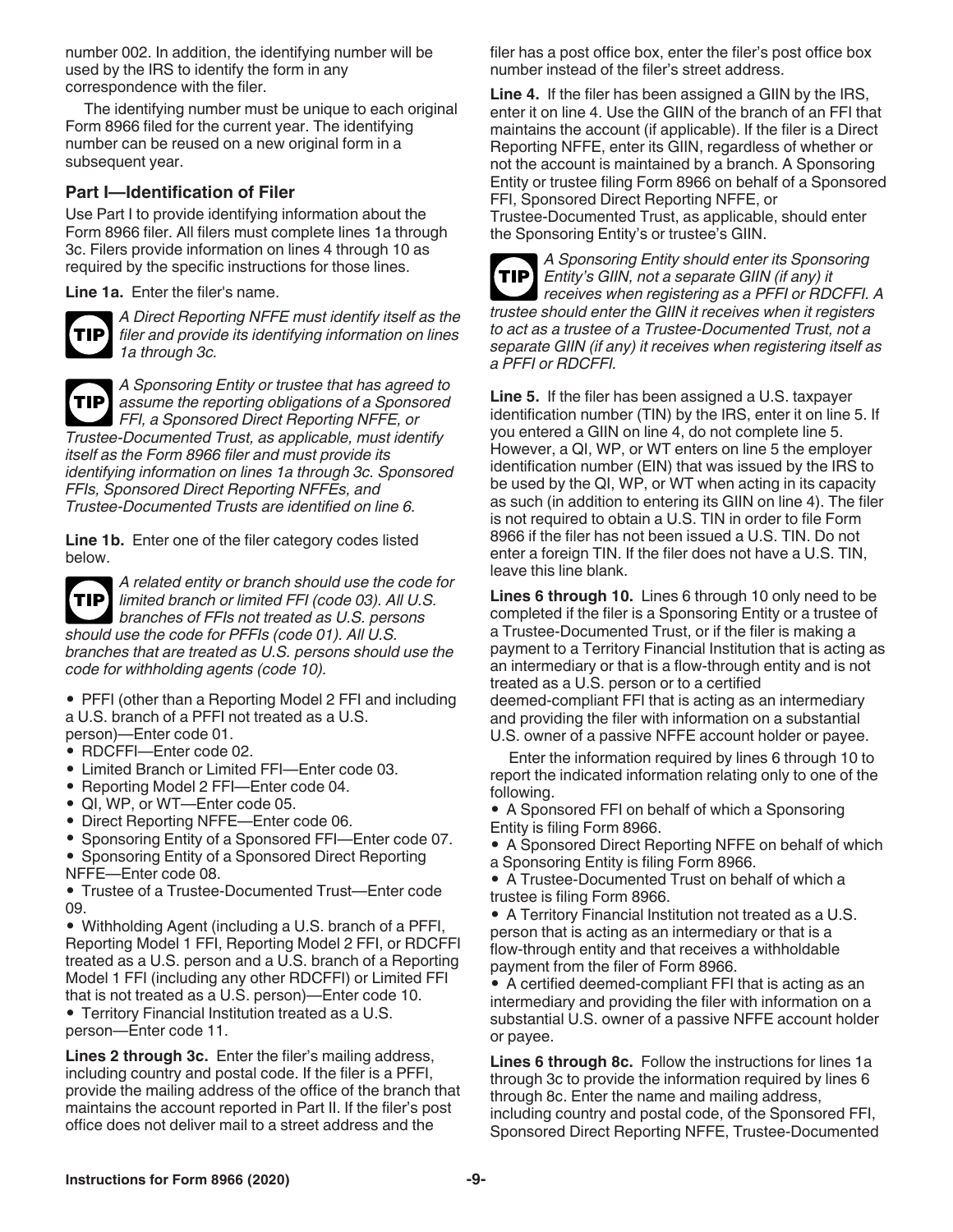Trust, Territory Financial Institution, or a certified deemed-compliant FFI acting as an intermediary. If the post office does not deliver mail to a street address and the entity identified on line 6 has a post office box, enter the post office box number instead of the street address.

**Line 9.** If the entity reported on line 6 is a Sponsored FFI (other than a sponsored, closely held investment vehicle) or a Sponsored Direct Reporting NFFE, enter the Sponsored Entity's GIIN on line 9. If the entity reported on line 6 is a Territory Financial Institution;

Trustee-Documented Trust; Sponsored FFI that is a sponsored, closely held investment vehicle; or certified deemed-compliant FFI acting as an intermediary, leave this line blank.



*Do not enter the GIIN of the Sponsoring Entity or trustee of a Trustee-Documented Trust on line 9.*  **I** *That information is reported on line 4.*<br> **CAUTION** *That information is reported on line 4.* 

**Line 10.** If the entity shown on line 6 has been issued a U.S. TIN, enter the TIN on line 10. If you entered the entity's GIIN on line 9, do not complete line 10. If the entity shown on line 6 is a Territory Financial Institution that has not been issued a TIN by the IRS, report the EIN assigned to the entity by the relevant U.S. territory. If the entity shown on line 6 does not have either a GIIN or a TIN, leave line 10 blank.

#### **Part II—Account Holder or Payee Information**

See the chart at *Specific Instructions* and *Special instructions for filers not specifically listed in chart*, earlier, before you begin this part to determine whether you are required to complete Part II.

#### **Direct Reporting NFFEs and Sponsored Direct Re-**

**porting NFFEs.** If you are a Direct Reporting NFFE or a Sponsoring Entity filing Form 8966 on behalf of a Sponsored Direct Reporting NFFE, do not complete Part II. Identifying information about the Direct Reporting NFFE or Sponsored Direct Reporting NFFE should be provided in Part I of the Form 8966.



*Jointly held accounts. If you are reporting a jointly held account in Part II, you must report*  **Property in the account in Part II, you must report each account holder that is a specified U.S.** *person on a separate Form 8966.*

#### **Lines 1a through 5. Account holder or payee**

**information.** Complete lines 1a through 5 as follows to report information with respect to:

• A U.S. account held by a specified U.S. person and maintained by a PFFI.

• A passive NFFE with substantial U.S. owners or an ODFFI with certain equity or debt interests held by specified U.S. persons that:

1. Is an account holder of a PFFI; or

2. Receives a withholdable payment from a withholding agent, unless the withholding agent receives the certification from a PFFI or RDCFFI receiving the payment, as described in *Withholding Agent Reporting*  under *Accounts and Withholdable Payments Required To Be Reported*, earlier.

**Line 1a.** Enter the name of the account holder or payee.

**Line 1b.** Check the appropriate box to indicate whether the account holder or payee is an individual or entity.

**Lines 2 through 3c.** Enter the account holder's or payee's residence address, including country and postal code, on lines 2 through 3c. If a residence address cannot be reported as required, report the address used for account or payee mailings by the FFI or withholding agent.

**Line 3c.** If you are reporting an address in the United States, enter only the 9-digit zip code ( $zip + 4$ ) for that address.

**Line 4.** If the account holder or payee has been assigned a TIN, enter that number on line 4. If the account holder or payee does not have a TIN, leave line 4 blank.

**Line 5.** Check the appropriate box on line 5 that describes the account holder or payee reported on line 1a.

#### **Part III—Owner Information (File a Separate Report for Each U.S. Owner That Is a Specified U.S. Person)**

See the chart at *Specific Instructions* and *Special instructions for filers not specifically listed in chart*, earlier, before you begin this part to determine whether you are required to complete Part III.

Use Part III to report information about substantial U.S. owners of a passive NFFE, substantial U.S. owners of a Direct Reporting NFFE, substantial U.S. owners of a Sponsored Direct Reporting NFFE, and specified U.S. persons owning certain equity or debt interests in an ODFFI identified in Part II, line 1a. Complete lines 1 through 4 to report U.S. owner information as follows.

**Line 1.** Enter the U.S. owner's name.

**Lines 2 through 3c.** Enter the U.S. owner's residence address, including country and postal code, on lines 2 through 3c.

**Line 3c.** If you are reporting an address in the United States, enter only the 9-digit zip code ( $zip + 4$ ) for that address.

**Line 4.** Enter the social security number (SSN), individual taxpayer identification number (ITIN), or employer identification number (EIN) of the U.S. owner.

*U.S. owners. If you are a PFFI or withholding agent reporting substantial U.S. owners of a*  **Passive NFFE, or specified U.S. owners of a**<br> **CAUTION** passive NFFE, or specified U.S. persons owning *certain equity or debt interests in an ODFFI, you are required to file a separate Form 8966 to report information required in Part III for each such substantial U.S. owner or specified U.S. person. If you are a Direct Reporting NFFE or a Sponsoring Entity filing on behalf of a Sponsored Direct Reporting NFFE, you are required to file a separate Form 8966 to report each substantial U.S. owner.*

## **Part IV—Financial Information**

See the chart at *Specific Instructions* and *Special instructions for filers not specifically listed in chart*, earlier, before you begin this part to determine whether you are required to complete Part IV.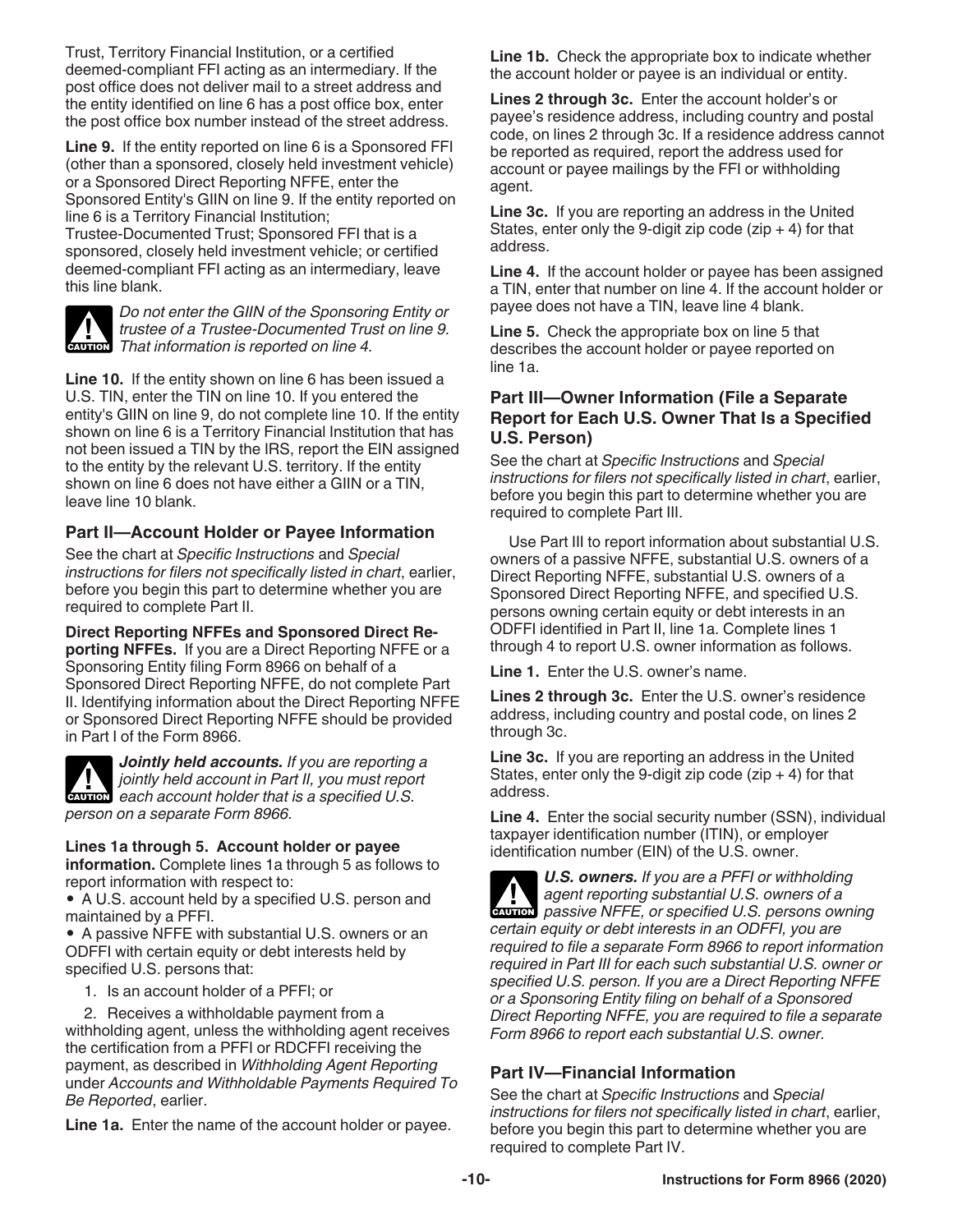Use Part IV to provide financial information about: • An account maintained by a PFFI and held by a specified U.S. person, passive NFFE with substantial U.S. owners, or ODFFI with specified U.S. persons holding certain equity or debt interests in the ODFFI reported on Part II, line 1a.

• A withholdable payment made to a passive NFFE with a substantial U.S. owner or an ODFFI with a specified U.S. person holding certain equity or debt interests in the ODFFI reported on Part II, line 1a, by a withholding agent that is not a PFFI.

• The value of each substantial U.S. owner's equity interest in the Direct Reporting NFFE or the Sponsored Direct Reporting NFFE.

• The total of all payments made to each substantial U.S. owner of a Direct Reporting NFFE or a Sponsored Direct Reporting NFFE during the calendar year by such NFFE with respect to each such owner's equity interest in the NFFE.

## **PFFI Filers**

Enter the following information on lines 1 through 4d for each account required to be reported by a PFFI and held by a specified U.S. person, a passive NFFE with respect to its substantial U.S. owners, or an ODFFI with respect to certain equity or debt interests held by more than one specified U.S. person.

Line 1. Enter the account number on line 1. The account number is the identifying number assigned by the PFFI for a purpose other than the filing of this form, or, if no such number is assigned to the account, a unique serial number or other number the PFFI assigns to the account for purposes of filing this form that distinguishes it from other accounts maintained by the PFFI. For example, the account number may be the account number of a custodial account or depository account, the code (ISIN or other) related to a debt or equity interest (if not held in a custody account), or the identification code of a cash value insurance contract or annuity contract. If the PFFI has no account numbering system, enter "NANUM" for no account number.

**Line 2.** If the amounts reported on lines 3a and 4a through 4d are not reported in U.S. dollars, enter the code for the currency in which the amounts are reported. The currency code must be a valid three-character ISO 4217 currency code. If the amounts are reported in U.S. dollars, enter "USD."

**Line 3a.** Enter the average calendar year account balance or value if that amount is reported to the account holder. Otherwise, report the account balance or value as of the end of the calendar year. See Regulations section 1.1471-5(b)(4) for detailed rules for determining an account's balance or value.



*year."*

*If an account is closed or transferred in its entirety during the calendar year, enter the amount or value withdrawn or transferred from the account in connection with the closure or transfer on line 3a and check the box on line 3b for "Account closed during the* 

**TIP**

*Each holder of a jointly held account is attributed the entire balance or value of the joint account.*

**Line 3b. Account closed during the year.** Check this box if the account reported in Part IV was closed or transferred in its entirety during the calendar year. If an account holder rolls over the amounts in one account into another account (of the same or different type) with the same FFI during the calendar year, do not report the account as closed.

**Line 4a.** Enter the aggregate gross amount of interest paid or credited to the account being reported for the calendar year.

**Line 4b.** Enter the aggregate gross amount of dividends paid or credited with respect to an account being reported for the calendar year.

**Line 4c.** Enter the aggregate gross proceeds from the sale or redemption of property paid or credited to the account being reported for the calendar year.

**Line 4d.** Enter the aggregate gross amount of all income paid or credited to an account for the calendar year, reduced by interest, dividends, and gross proceeds reported on lines 4a through 4c. For accounts described in Regulations sections 1.1471-5(b)(1)(iii) (certain debt or equity interests, other than an interest as a partner in a partnership) or 1.1471-5(b)(1)(iv) (certain cash value insurance contracts and annuity contracts), enter the aggregate gross amounts paid or credited to the account during the calendar year, including payments in redemption (in whole or part) of the account, and do not enter any amounts on lines 4a through 4c. In the case of an account that is a partner's interest in a partnership, report the amount of the partner's distributive share of the partnership's income or loss for the calendar year, without regard to whether any such amount is distributed to the partner during the year, and any guaranteed payments for the use of capital, and do not enter any amounts on lines 4a through 4c. The amounts required to be reported may be determined based on the partnership's tax returns or, if the tax returns are unavailable by the due date for filing this form, the partnership's financial statements or any other reasonable method used by the partnership for calculating the partner's share of partnership income by such date.



*If an account is closed or transferred in its entirety during a calendar year, report the amounts paid or*  **TIP** *credited to the account for the calendar year until the date of transfer or closure on lines 4a through 4d. See Regulations section 1.1471-4(d)(4)(iv)(D).*

## **Withholding Agents**

A withholding agent that is not an FFI should enter the following information on lines 1 through 4d in connection with withholdable payments made to:

• An account maintained by the withholding agent and held by a passive NFFE with a substantial U.S. owner or an ODFFI with a specified U.S. person owning certain equity or debt interests in the ODFFI.

• A payment on an obligation made to a payee that the withholding agent treats as a passive NFFE with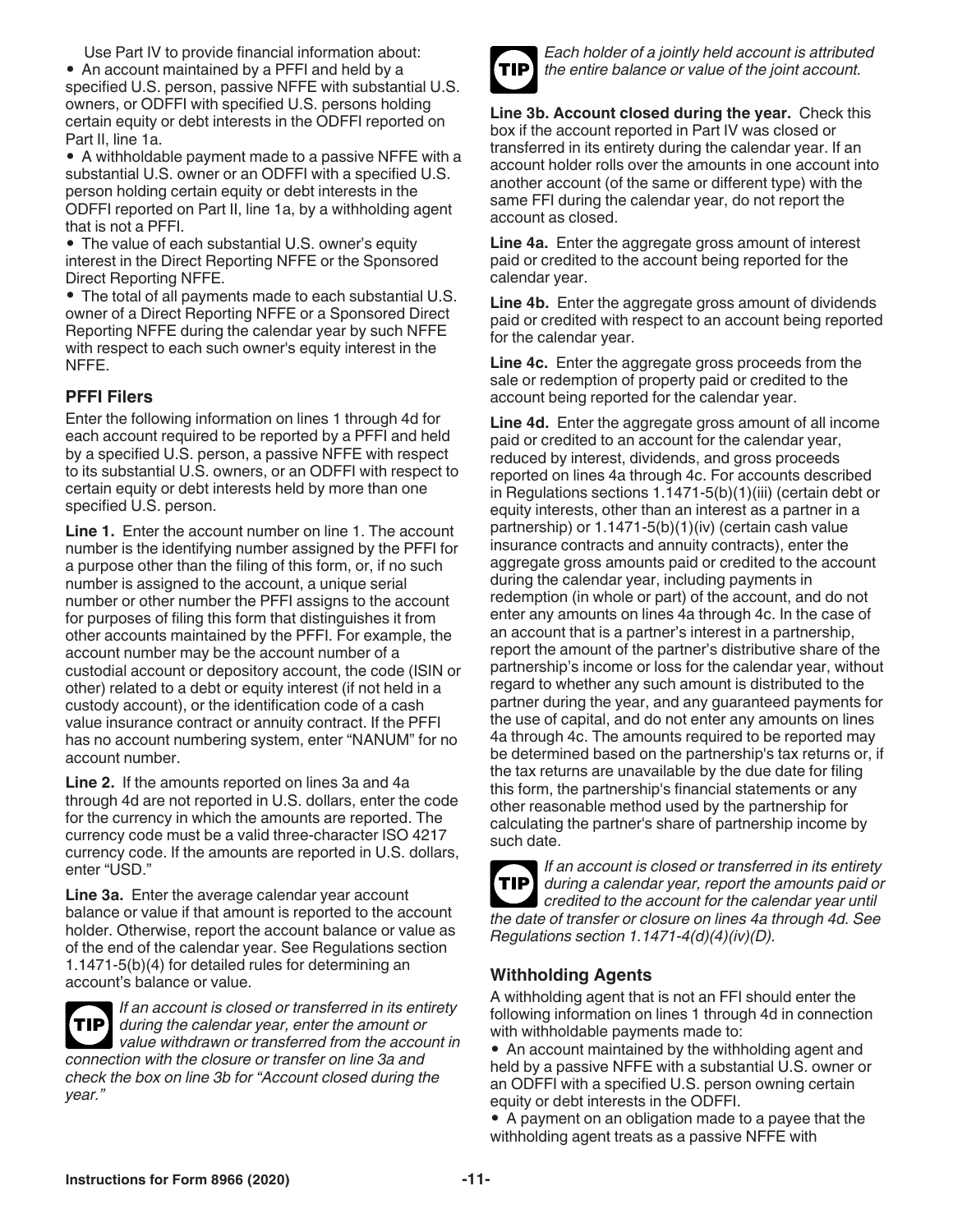substantial U.S. owner(s) or an ODFFI with a specified U.S. person owning certain equity or debt interests in the ODFFI.

**Line 1.** If the payment is made to an account, enter the account number on line 1. If the payment is not made to an account maintained by the payor, enter "NANUM" for no account number.

**Line 2.** If the amounts reported on lines 3a and 4a through 4d are not reported in U.S. dollars, enter the code for the currency in which the amounts are reported. The currency code must be a valid three-character ISO 4217 currency code. If the amounts are reported in U.S. dollars, enter "USD."

**Line 3a.** With respect to an account held by an ODFFI, enter the average calendar year account balance or value if that amount is reported to the account holder. Otherwise, report the account balance or value as of the end of the calendar year. See Regulations section 1.1471-5(b)(4) for detailed rules for determining an account's balance or value. If the account holder is a passive NFFE, or if the payment is not made to an account, enter "0" on this line.

**Line 3b.** Do not check the box on line 3b.

**Line 4a.** Enter the aggregate gross amount of interest paid (or credited to the payee's account) that is a withholdable payment for the calendar year.

**Line 4b.** Enter the aggregate gross amount of dividends paid (or credited to the payee's account) that is a withholdable payment for the calendar year.

**Line 4c.** Enter the aggregate gross proceeds paid (or credited to the payee's account) that is a withholdable payment for the calendar year.

**Line 4d.** Enter the aggregate gross amount of all income paid (or credited to the payee's account) that is a withholdable payment for the calendar year, reduced by interest, dividends, and gross proceeds reported on lines 4a through 4c.

#### **Direct Reporting NFFEs and Sponsored Direct Reporting NFFEs**

If you are a Direct Reporting NFFE or a Sponsoring Entity filing Form 8966 on behalf of a Sponsored Direct Reporting NFFE, complete lines 1 through 4d as follows.

**Line 1.** Enter "NANUM" (for no account number) on line 1.

**Line 2.** If the amounts reported on lines 3a and 4a through 4d are not reported in U.S. dollars, enter the code for the currency in which the amounts are reported. The currency code must be a valid three-character ISO 4217 currency code. If the amounts are reported in U.S. dollars, enter "USD."

**Line 3a.** Enter the value of the equity interest in the NFFE of the substantial U.S. owner identified in Part III.

**Line 3b.** Do not check the box on line 3b.

**Lines 4a through 4d.** Enter the total of all payments made by the NFFE during the calendar year to the substantial U.S. owner identified in Part III (either divided by type of payment on lines 4a through 4d or as one amount on line 4d), including the gross amounts paid or credited to the substantial U.S. owner with respect to such owner's equity interest in the NFFE during the calendar year, which include payments in redemption or liquidation (in whole or part) of the substantial U.S. owner's equity interest in the NFFE.

#### **Part V—Pooled Reporting Type**

See the chart at *Specific Instructions* and *Special instructions for filers not specifically listed in chart*, earlier, before you begin this part to determine whether you are required to complete Part V.

If you are a PFFI, use Part V to report information about the accounts held by recalcitrant account holders (or, for a Reporting Model 2 FFI, non-consenting U.S. accounts) on a pooled basis. If you are required to report more than one type of pooled reporting account, file a separate Form 8966 for each type.



#### *Direct Reporting NFFEs and Sponsored Direct Reporting NFFEs. Do not complete Part V.*

**Lines 1 through 5.** Complete lines 1, 2, 4, and 5 as follows to report information about accounts for which pooled reporting is permitted. Do not complete line 3.

**Line 1.** Check the appropriate box for the applicable pooled reporting type. See *Accounts and Withholdable Payments Required To Be Reported—Accounts for which pooled reporting is permitted* for the categories of pooled reporting accounts.

*If you are a Reporting Model 2 FFI reporting a preexisting account that is a non-consenting U.S. account, use the pooled reporting category for recalcitrant account holders that are U.S. persons or recalcitrant account holders with U.S. indicia (if the Reporting Model 2 FFI treats the account as a U.S. account based on U.S. indicia as permitted under Annex I of the Model 2 IGA). If you are a Reporting Model 2 FFI reporting a new individual account that has a change in circumstances that causes you to know or have reason to know that the original self-certification is incorrect or unreliable and you are unable to obtain a valid self-certification establishing whether the account holder is a U.S. citizen or resident, use the pooled reporting category for recalcitrant account holders with U.S. indicia.* **TIP**

**Line 2.** Enter the total number of accounts reported in Part V.

**Line 3.** Do not complete this line.

**Line 4.** Enter the aggregate balance or value of the accounts held by recalcitrant account holders (or, for Reporting Model 2 FFIs, non-consenting U.S. accounts) at the end of the year.

**Line 5.** If the amounts reported on lines 3 and 4 (to the extent applicable) are not reported in U.S. dollars, enter the code for the currency in which the amounts are reported. The currency code must be a valid three-character ISO 4217 currency code. If the amounts are reported in U.S. dollars, enter "USD."